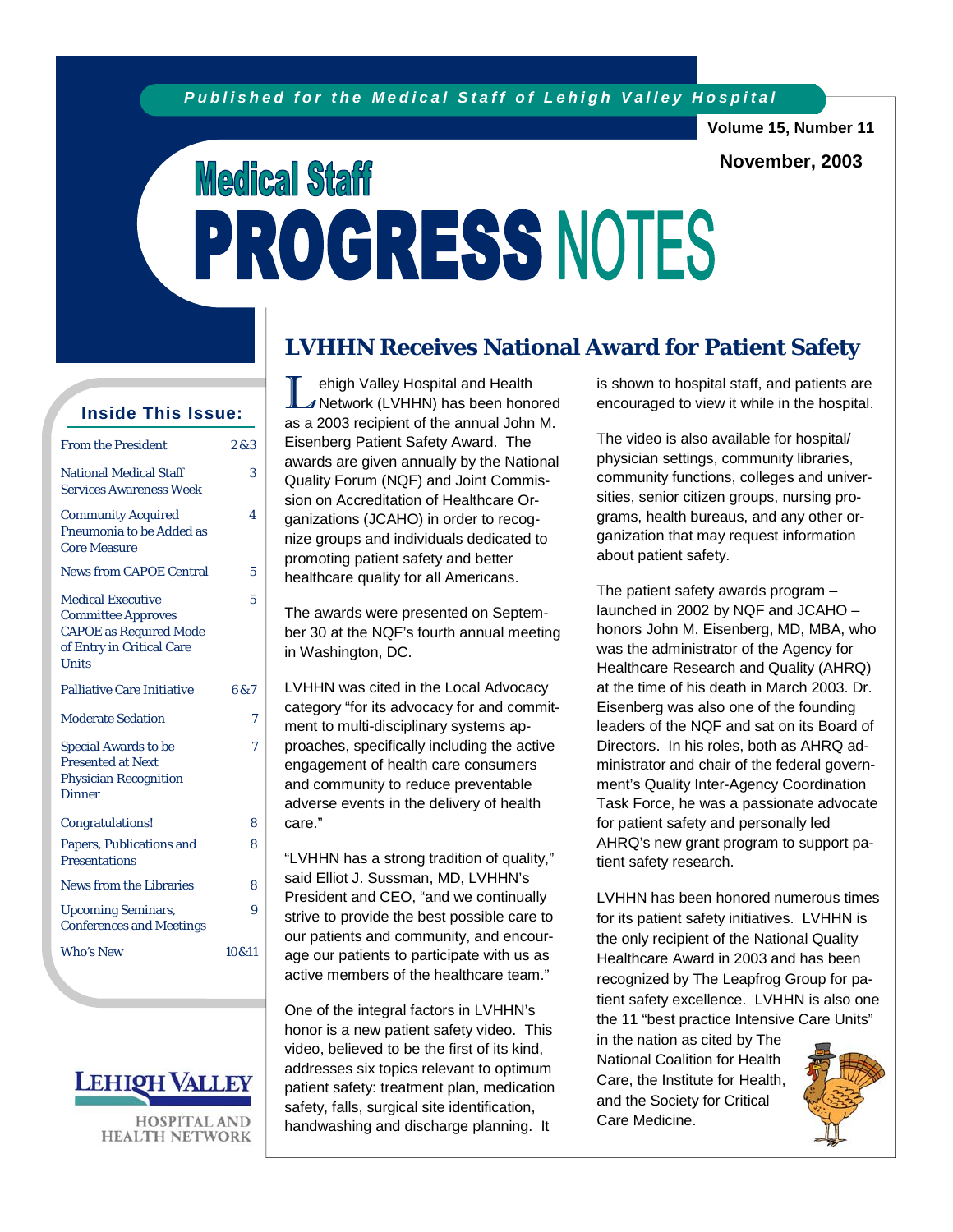

# **From the President**

ORs, ERs, and consultation etiquette: Shakespearean opportunities.

*"Yet herein will I imitate the sun Who doth permit the base, contagious clouds* 

*To smother up his beauty from the world* 

*That when he please again to be himself,* 

*Being wanted, he may be more wondered at,* 

*By breaking through the foul and ugly mists* 

*Of vapors that did seem to strangle him."* 

-Prince Hal, Henry the  $IV<sup>th</sup>$  Part 1, William Shakespeare

We've been spoiled at LVH by the quality of the physical plant, the nursing staff, the information systems, and the doctors around us.

We have come to expect consistent, effective results and a high level of competence.

We pay little attention to how clean the floors are, how nice the cafeterias are, how capable the trauma service, or the endocrinology service, or the ICU service, or indeed any number of other services are in the ways that they perform their tasks.

We take for granted that things will be fixed when broken, lights replaced when burned out, and that outdated equipment will be replaced*.* 

#### **Volume 15, Number 11** *Medical Staff Progress Notes* **November, 2003**

*"If all the year were playing-holidays, To sport would be as tedious as to work;* 

*But when they seldom come, they wish'd for come,* 

*And nother pleaseth but rare accidents."* 

It becomes obvious, therefore, when certain areas just don't come up to the level of excellence we expect, for whatever reason.

We try to ignore such areas, but there they are, noticeable, grating, a constant reminder of our own imperfections.

We try to explain them away, to say "Next year they'll go away".

But these areas that seem to stay broken become a source of irritation and concern for all.

In the OR, the issue is being able to provide the kind of timely service that physicians deserve, patients expect, and the support staff ought to have. It's a chronic issue, and almost as complex as a Rube Goldberg device.

In the ED, the issue of waiting to land in the hospital continues to worsen, despite a focus not only in the ED but also institutionally. Our patients, their families, and the consultants who work with the ED all are aware of this issue that just won't go away.

Among the wards, a chronic, glaring and apparently worsening problem is the lack of communication between attendings and consultants as well as vice versa. This lack of direct communication reduces the effectiveness of consultation, may worsen patient care, and makes the environment of care less delightful.

*"So when this loose behavior I throw off,* 

*And pay the debt I never promised, By how much shall I falsify men's hopes."* 

Prince Hal, the future Henry the Fifth, King of England, was known as a wastrel, associating with the low life of London, among them Falstaff, the epitome of a dissipated scoundrel.

He was often compared unfavorably to the son of the Earl of Northumberland, Henry Percy, also known as Hotspur, a famous soldier and leader.

Henry the Fourth almost gave up on his son, assuming that Prince Hal would spend the rest of his days among the fleshpots and dens of iniquity and finish his life tragically.

Little was expected of Prince Hal.

*"And like bright metal on a sullen ground, My reformation glittering over my faults, Shall show more goodly and attract more eyes Than that which hath no foil to set it off."* 

In this famous soliloquy from Henry the Fourth Part 1, Prince Hal lays out his strategy. He will be a carefree, undisciplined and sinful youth, associating with the dregs of society. He will sink to the point of almost disappearing in the depths. But when the time comes, he will transform himself into a paragon of virtue, a kingly shining example. By making the change, his new behavior will be so much more noticeable that it will impress all in a way that those practicing moderation can never achieve.

*"I'll so offend to make offence a skill, Redeeming time when men think least I will."* 

Ultimately he repays money stolen from the treasury by his comrades, rescues his father from the sword of the Earl of Douglas, wins the battle of Shrewsbury, and executes Worchester and Sir Richard Vernon.

*Continued on next page*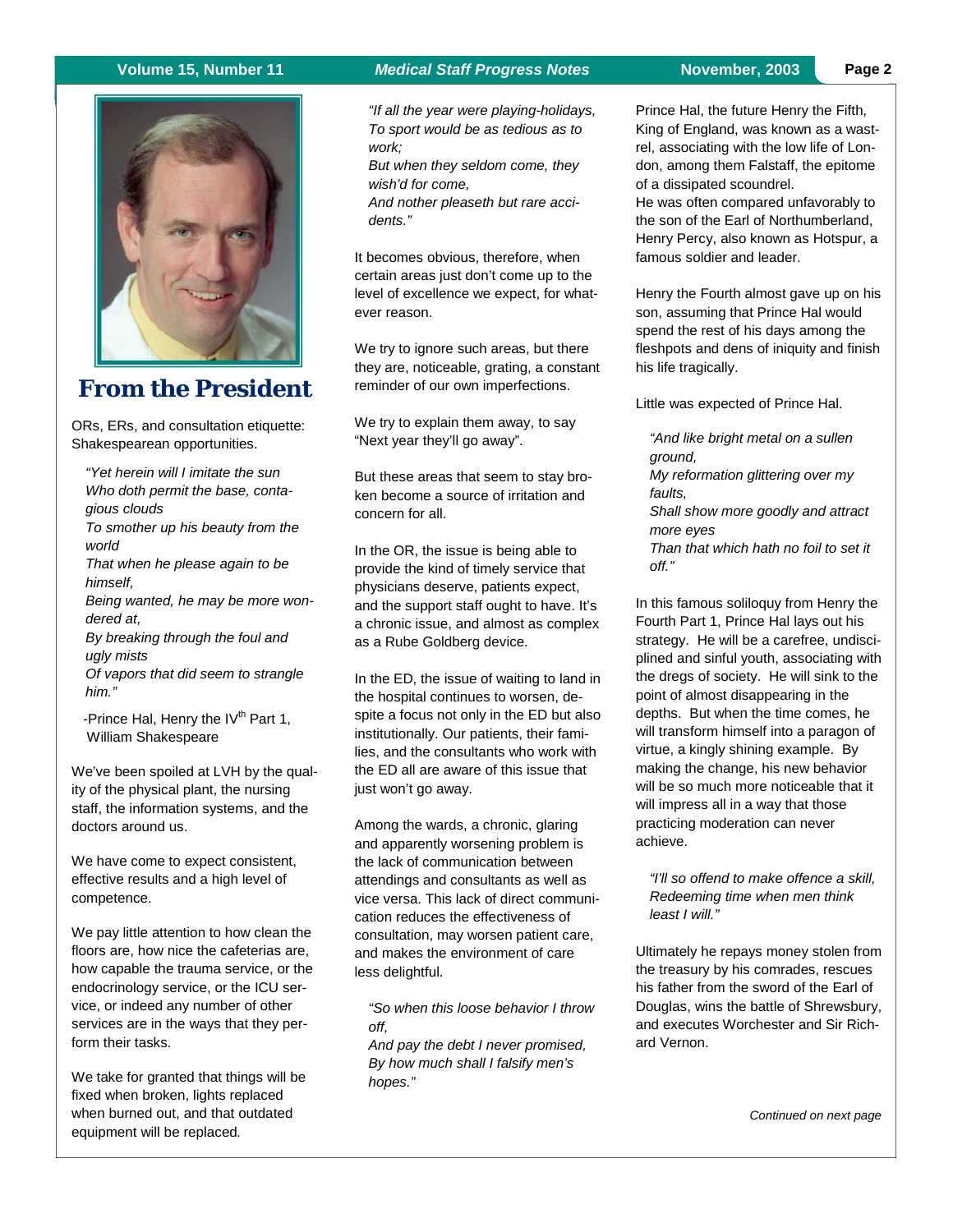#### **Volume 15, Number 11** *Medical Staff Progress Notes* **November, 2003**

**Page 3** 

So here's our golden opportunity. Where we have consistently failed to meet the mark in the OR, ED and on the wards, we have a chance of pulling a Prince Hal. By changing the status quo, improving the efficiency of the OR so elective cases no longer get pushed

to late in the day, by shortening the time to getting patients into hospital beds from the ED, and by improving communication between physicians, we will attract more attention from our peers and patients than we ever could if we were perfect all along.

It's a wonderful opportunity.

Ϋ∠ĕχ

Alexander D. Rae-Grant, MD Medical Staff President

# **National Medical Staff Services Awareness Week**

# **November 2-8, 2003**

In 1992, the United States Congress, by House Joint Resolution 399, and George Bush, President of the United States, issued a proclamation designating the first week of November as "National Medical Staff Services Awareness Week."

President Bush's proclamation read, in part:

"The professionals who direct or manage medical staff services, from hospital communications to the accreditation of physicians and nurses, play an important role in our Nation's health care system. In addition to serving in hospitals and other primary care facilities, these professionals also work in health maintenance organizations, medical societies, State licensing boards, and consulting firms. By administering rules and regulations, by ensuring accreditation compliance, and by providing a wide range of support to physicians, medical staff coordinators help to promote the quality and efficiency of health care.

Today many medical staff services professionals are striving to promote efficiency and professionalism in health care by working through the legal, financial, and regulatory requirements that have increased along with new challenges and opportunities in the health care industry. This week, we acknowledge the value of such efforts."

In the years since this proclamation was issued, the work of Medical Staff Services professionals has increased in complexity and significance. This statement also holds true at Lehigh Valley Hospital. With a staff of nine, Medical Staff Services provides support to the Medical Staff Leadership and the various committees and functions of over 1,200 physicians, dentists, and podiatrists consisting of the organized

Medical Staff, in addition to the almost 400 members of the Allied Health staff.

Members of the team are responsible for credentialing members of the Medical Staff and Allied Health Staff. Through various communication tools, such as *Medical Staff Progress Notes*, *Pro Tempore*, the Medical Staff Handbook, the Medical Staff Directory, and the Medical Staff Services web site on the hospital's intranet, keeping the Medical Staff informed is another key function of the department. Other services provided by Medical Staff Services include custom reports and labels, on-line good standing letters, Palm Pilot updates, Photo ID badges, the 402-DOCS line, and notary services.

Members of the Medical Staff Services team include:

*Administration* - **John W. Hart**, Vice President; **Beth A. Martin**, Executive Secretary; and **Janet M. Seifert**, Coordinator, Communications & Special Events

*Information Technology* - **Barrie L. Borger**, Coordinator, Information Technology, and **Rita M. Mest**, Coordinator, Information Technology

*Credentialing* - **Brenda E. Lehr**, Director, Medical Staff Services; **Cindi A. Ault**, Credentialing Technician; **Karen L. Fox**, Credentialing Coordinator; and **Kathy Schaeffer**, Credentialing Coordinator

If you get an opportunity, take a moment to acknowledge their efforts during National Medical Staff Services Awareness Week -- November 2-8, 2003.

#### **Cease and Desist -- Do Not Use Felt-Tipped Markers**

As stated in the Medical Staff Bylaws, "All orders must be written clearly, legibly and completely." The use of a felt-tipped marker causes orders to be illegible and/or unclear. "Orders which are illegible or improperly written will not be carried out until rewritten or understood by the nurse. Any practitioners with non-legible handwriting will be required to print or stamp his or her full name under his or her signature."

Therefore, in the best interest of your patients, please DO NOT use felt-tipped markers. When writing orders, the preferred writing instrument is a black ballpoint pen.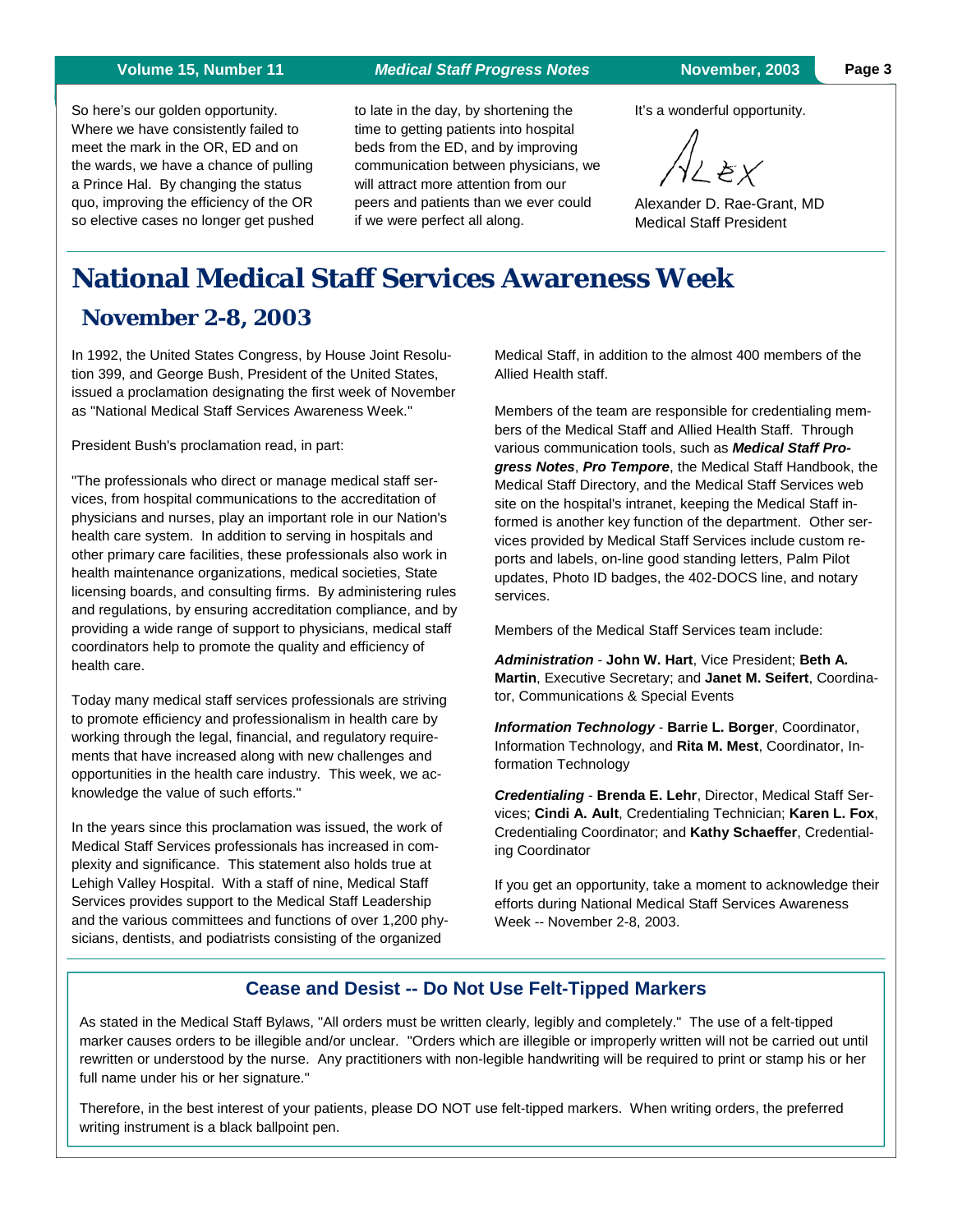# **Community Acquired Pneumonia to be Added as Core Measure**

Beginning in January 2004, Lehigh Valley Hospital and Health Network will be adding Community Acquired Pneumonia (CAP) as the third JCAHO Core Measure. The CAP core measure set contains measures applicable to both adult and pediatric (29 days of age and older) populations.

The following is the list of measures included in the CAP Core Measure set:

- CAP-1 Oxygenation assessment within 24 hours of hospital arrival
- CAP-2 Inpatients screened for, and/or given pneumococcal vaccination
- CAP-3 Blood cultures obtained prior to first antibiotic administration
- CAP-4a Adult CAP smoking cessation counseling
- CAP-4b Pediatric CAP smoking cessation counseling
- CAP-5 Time from initial hospital arrival to first dose of antibiotic

One-month of discharges from each quarter is reported and reviewed by the Community Acquired Pneumonia (CAP) team for the adult population. This report is shown below.

|                                                                                      | <b>Lehigh Valley Hospital</b> |               |               | <b>Lehigh Valley Hospital-Muhlenberg</b> |                |       |               |               |                |        |
|--------------------------------------------------------------------------------------|-------------------------------|---------------|---------------|------------------------------------------|----------------|-------|---------------|---------------|----------------|--------|
|                                                                                      |                               | <b>Jul-02</b> | <b>Oct-02</b> | $Jan-03$                                 | Apr-03         |       | <b>Jul-02</b> | <b>Oct-02</b> | $Jan-03$       | Apr-03 |
| Patients with Admitting Dx of Pneumonia                                              | #                             | 7             | 19            | 26                                       | 21             | #     | 10            | 14            | 7              | 9      |
| <b>ALOS</b>                                                                          | #                             | 4.1           | 6             | 4.2                                      | 5.2            | #     | 7.4           | 3.9           | 5.7            | 6.2    |
| Average Antibiotic Administration Time                                               | hours                         | 4.5           | 4.7           | 2.9                                      | 2.8            | hours | 3.7           | 3.5           | 3              | 2.9    |
| Patients who received antibiotics within 4<br>hours                                  | #                             | 4             | 11            | 24                                       | 18             | #     | 5             | 10            | 5              | 8      |
|                                                                                      | $\frac{0}{0}$                 | 57.1%         | 57.9%         | 92.3%                                    | 85.71%         | $\%$  | 50.0%         | 71.4%         | 71.4%          | 88.9%  |
| Patients with blood cultures ordered                                                 | $\%$                          |               |               |                                          | 80.90%         | %     |               |               |                | 66.7%  |
| Patients with blood cultures ordered and<br>obtained before antibiotics administered | $\%$                          |               |               |                                          | 82.35%         | $\%$  |               |               |                | 83.3%  |
| Patients screened for Pneumoccocal<br>vaccine                                        | #                             | 6             | 14            | 17                                       | 21             | #     | 5             | 14            | $\overline{7}$ | 8      |
| Patients with current smoking history                                                | #                             | 1             | 3             | $\overline{7}$                           | 3              | #     | 3             | $\Omega$      | $\mathcal{P}$  | 0      |
| Current smokers who were offered/<br>received smoking cessation counseling           | #                             | 1             | $\Omega$      | 5                                        | $\overline{2}$ | #     | $\Omega$      | N/A           | 1              | N/A    |

In preparation for submission of the CAP core measures to JCAHO, the CAP team asks your assistance.

- Consider using the newly revised Adult CAP pre-printed orders that are available in the Emergency Department and on all inpatient units. The adult CAP order set is also available in CAPOE.
- Remember to date and time all handwritten orders. When using CAPOE while patients are in the ED, please remember to notify the RN that antibiotics were ordered in CAPOE.
- Remember to order the initial dose of antibiotic and blood cultures STAT in all pneumonia patients and notify the nursing staff that there are STAT orders. Blood cultures should be obtained prior to administration of antibiotics.
- Consider administering the pneumococcal and/or influenza vaccine prior to hospital discharge in the clinically stable patient. The CDC recommends the pneumococcal vaccine for patients over 65 and for those patients at risk with chronic medical conditions. When unsure of vaccination status, the CDC recommends administering one dose of vaccine.
- Please consider smoking cessation counseling in your patients who are current smokers or have smoked anytime during the year prior to hospital arrival.

If you have any questions, please contact Jay H. Kaufman, MD, Chief, Division of Pulmonary, at Pager 610-776-5524 or Marlene Ritter, BS, RRT, Clinical Information Analyst, Care Management, at 610-402-1707.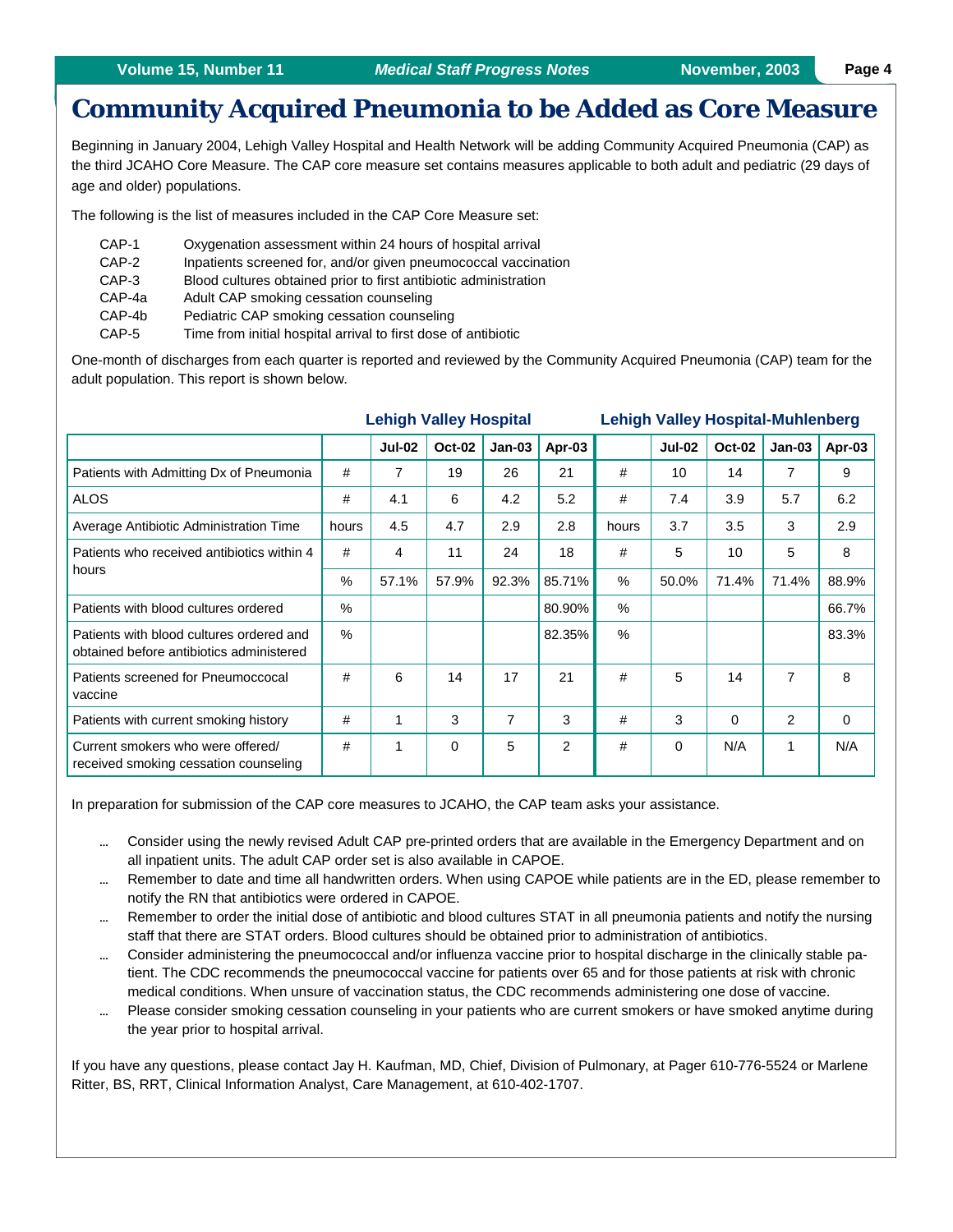# **News from CAPOE Central**

#### **A Comment about Comment Fields**

One of the advantages of CAPOE is the ability to communicate clearly and legibly with the entire healthcare team. When used appropriately, the comment fields within the electronic orders facilitate this communication. However, in reviewing CAPOE orders, we are finding an increasing frequency of misuse of the comment fields, especially on medication orders. Please DO NOT use the comment fields to change routes of administration ("give one dose IV then change to PO"); change IV rates ("run at 100cc/hr for two hours then decrease to 50cc/hr"); or to define parameters (a scheduled med with the comment "give prn anxiety"). For diagnostics, please DO NOT use the comment fields to define frequencies of tests.

Misuse of the comment fields creates re-work for everyone and can delay care or lead to potential errors. Fortunately, the Pharmacists recognize these comments and correctly re-enter the orders, but this is quite inefficient. If you are unclear about how an order should be entered, please contact the CAPOE support team (402-CAPO) and ask for assistance.

#### **Get Charged Up—More Batteries Placed on the Floors**

As more physicians are using LifeBooks, the demand for batteries has increased. In response to requests from the attendings and residents, more batteries are being placed on each unit at Cedar Crest & I-78. The batteries and chargers will be placed with the already existing batteries and chargers -- at the central reception desk outside the elevators on the  $4<sup>th</sup>$ ,  $5<sup>th</sup>$ ,  $6<sup>th</sup>$ , and  $7<sup>th</sup>$  floors, and in the ED.

**Please remember to recharge your old battery when you take a fresh one from the charger.** We are finding batteries laying around the hospital, not plugged into chargers. This makes it difficult to maintain an adequate supply of charged batteries for everyone's use.

### **Less Conflict with the Conflict Screen**

In response to a suggestion from one of our more vocal users, we have made a small change to the conflict screen. When a user is presented with a conflict, there is an option to discontinue the existing medication. Once this was done, and "Process Actions" was clicked, it was difficult to see if the original medication was discontinued. Therefore, the

column that shows the status has been moved to the left and was made bigger. It will be much easier to recognize. This will be illustrated in next month's supplement of *The Last Word*.

### **Where are the Meds for My Patient?**

The Order Profile screen can be quite busy for patients who are very ill or have been in the hospital for a prolonged period. The most efficient method to view the patient's current medications is by clicking on the Med Profile tab, where medications can be viewed by generic or trade names. In addition, one click will bring up the list of inactive medications. Also, the Viewer will show the times and doses of the medications that were actually administered.

If you have any questions regarding these issues, please contact me.

Don Levick, MD, MBA Physician Liaison, Information Services Phone: 610-402-1426 Pager: 610-402-5100 7481

# **Medical Executive Committee Approves CAPOE as Required Mode of Entry in Critical Care Units**

The next phase of the CAPOE implementation will be the critical care units. This will be integrated with the rollout of MetaVision, the ICU documentation system, and is expected to begin this winter. In discussions with staff and physicians in the critical care units, it is felt that maintaining dual documentation systems (paper and electronic) could lead to potential errors. Consequently, the CAPOE Coordinating Group, with the support of Dr. Stephen C. Matchett, recommended to the Medical Executive Committee that CAPOE be the required mode of order entry in each of the critical care units as they are brought live.

At its meeting on October 7, the Medical Executive Committee unanimously approved the recommendation to require CAPOE as the single mode of order entry in each of the critical care units as they are brought live.

The Medical Intensive Care Unit and Surgical Intensive Care Unit in the Jaindl Pavilion will be the first units to go live, shortly after the new year. As with other CAPOE units, the nurses will begin charting medications and vital signs on-line. Shortly after that, the unit will go "live" with CAPOE and paper order sheets will be removed. Except for special circumstances, it will then be expected that all orders will be entered electronically in the CAPOE system. The other critical care areas will follow throughout the year.

If you have any questions regarding this issue, please contact Don Levick, MD, Physician Liaison, Information Services, at 610-402-1426 or pager 610-402-5100 7481.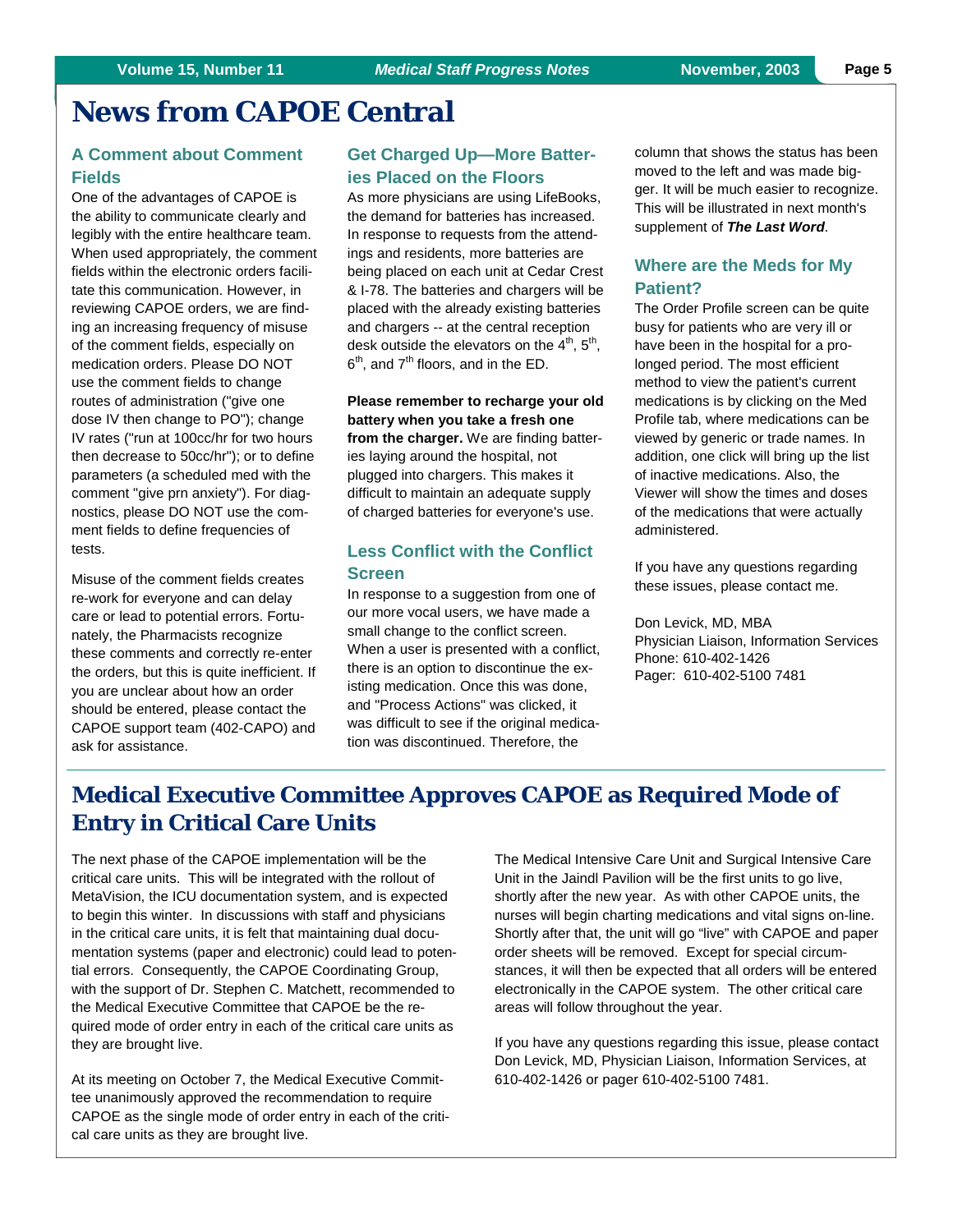# **Palliative Care Initiative**

### **Palliative Care at Lehigh Valley Hospital**

The Palliative Care research team at Lehigh Valley Hospital and Health Network, supported by a grant from the Robert Wood Johnson Foundation (RJWF), has worked to develop strategies to implement and evaluate a palliative care model in critical care. These strategies include developing better communication between physicians, nurses, patients, and families, and improved palliative care education. The researchers, under the direction of principle investigator, Dr. Daniel Ray, began baseline data collection in the medical and surgical intensive care units. The palliative care coordinators began obtaining patient/family consent in anticipation of implementing new strategies beginning in January 2004. Dr. Ray also initiated a Lunch and Learn program for the Intensive Care Unit at LVH-Muhlenberg that focused on Palliative Care. The researchers are also investigating the physical layout, comfort of environment, and availability of a computer kiosk in the critical care waiting room. A palliative care brochure is being developed for families of patients in the intensive care units.

The medical and surgical intensive care units at Cedar Crest & I-78 and LVH-Muhlenberg have also been invited to participate as pilot sites in a research project to validate a Palliative Care Quality Assessment Audit Tool developed by the Robert Wood Johnson Foundation (RWJF) Critical Care Endof-Life Peer Workgroup centered at Brown University. The workgroup is working to validate the audit tool in 20 intensive care units (10 university based and 10 community based institutions) nationwide. The hope is that this tool could then be used to help institutions standardize the quality of palliative care for surviving and dying patients in their intensive care units.

A site visit by the researchers from

Brown University was recently completed at both Cedar Crest & I-78 and LVH-Muhlenberg. The visit included both a general and patient-based survey of 20 nurses and 20 physicians. A chart review of 20 patients who recently expired in the ICU was also completed.

#### **Fast Fact of the Month**

As part of the Palliative Care effort to provide useful information on various topics related to the practice of palliative care, the following Fast Fact deals with physician prognostication.

#### **Title: Fast Fact and Concept #30: Prognostication**

**Author(s):** Eric Warm, MD; David E. Weissman, MD

**Doctors are poor prognosticators** Physicians tend to be overly optimistic when dealing with prognosis. A recent study by Christakis illustrates this point<sup>1</sup>. He asked 343 physicians to provide survival estimates for 468 terminally ill patients at the time of hospice referral. Only 20% of predictions were accurate (as defined as within 33% of actual survival). Overall, doctors overestimated by a factor of 5.3! Every type of doctor tended to overestimate, although the more experienced physicians had less error. Inaccurate predictions were given for all types of patients, including cancer patients and those with chronic non-malignant disease. Interestingly, as the duration of the physician patient relationship increased, prognostic accuracy decreased. In other words, the longer a doctor knew his/her patient, the less likely he/she was to correctly predict prognosis.

#### **Why does this matter?**

Undue optimism may hurt patients in multiple ways. First of all, it may explain some of the findings of the SUPPORT trial. $^2$  This study showed that a large number of DNR orders are written in the last 2 days of life, and that physician knowledge about patient DNR preference is poor. Why review issues

surrounding EOL care when the prognosis is rosy? In the same vein, undue optimism may lead to late hospice referral. Hospice care, however, is most beneficial when utilized for months, not days, as commonly happens currently. Lastly, an overestimation of prognosis may cause patients to request futile care. Learning the true prognosis of a disease very late in the course is a difficult pill to swallow, and makes for an abrupt transition from curative/life-prolonging care to palliative care.

Appropriate prognostic information is essential for informed advance planning decisions. This is often acutely true in the setting of the DNR discussion. Murphy showed that people change EOL care decisions based on their perception of prognosis.<sup>3</sup> He asked 371 adults age 65 or older if they wanted CPR in case of arrest during an acute illness. Before learning the true probability of survival, 41% wanted CPR. After learning the true probability of CPR, only 22% wanted it. If asked about a chronic disease, in which the life expectancy was less than one year, only 5% wanted CPR.

#### **What to do?**

Innumerable reasons have been put forward for why we overestimate prognosis (see Christakis' book Death Foretold<sup>4</sup>). Probably the most important step in correcting the problem is recognizing that it exists. Ask yourself, "Would I be surprised if my patient died in the next year?" Answering "no" may trigger a reassessment of the patient's current state and immediate future. There are many scientifically derived models of patient survival probability that can be used, and there are many well recognized clinical predictors (see Fast Fact #13). Metastatic cancer has the most predictable course; assessing where a patient is along the dying trajectory is relatively easy. Other diseases such as COPD or CHF are more difficult to predict. Each exacerbation can lead to remission (and future exacerbation) or death, and knowing which will occur on any given

*Continued on next page*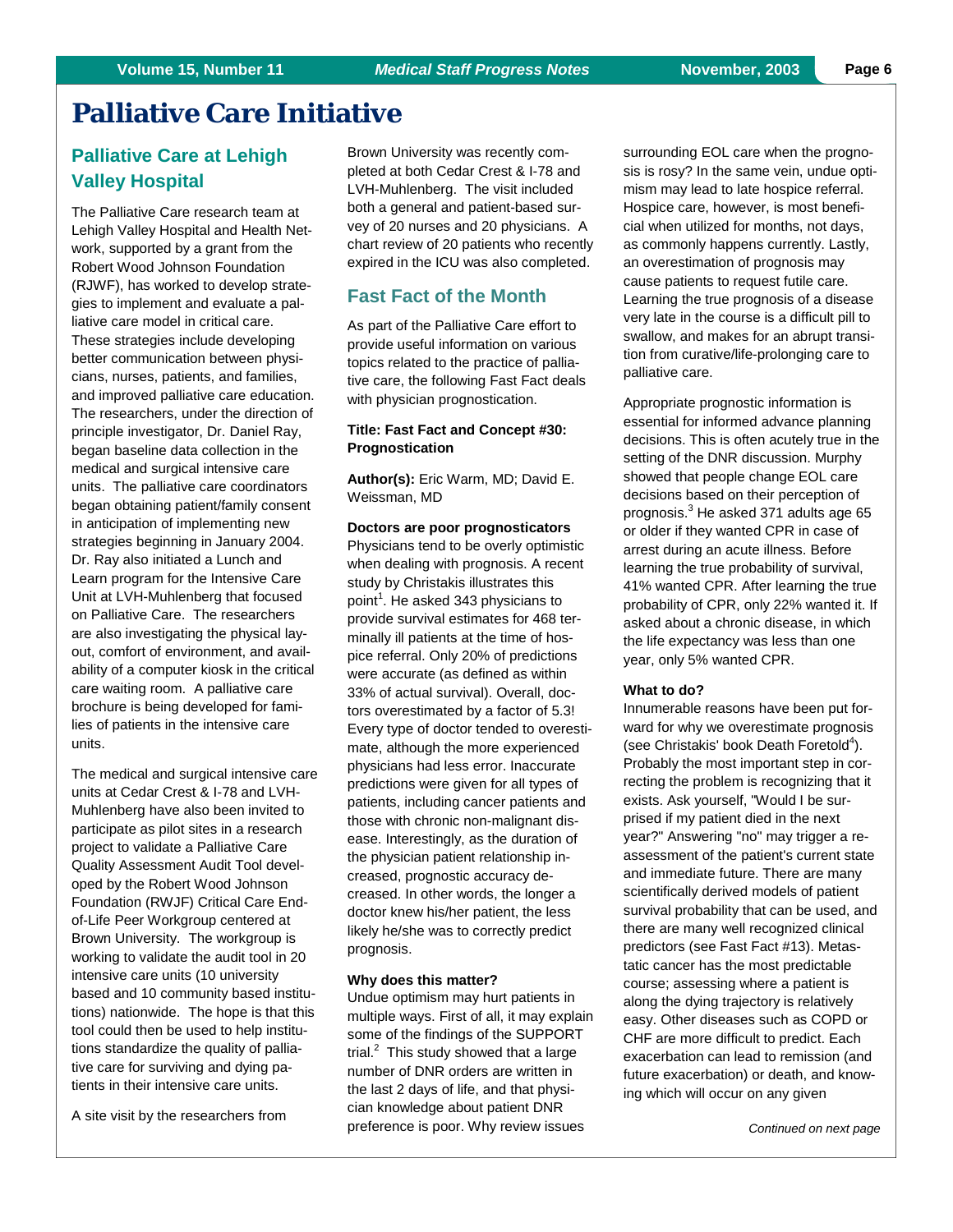#### **Volume 15, Number 11** *Medical Staff Progress Notes* **November, 2003 Page 7**

admission can be extremely challenging. This uncertainty, however, can be an excellent starting place for discussion with the patient; communicating that one of the possible outcomes of an exacerbation is death allows you both to plan accordingly.

Finally, you may want to consider a second opinion for patients you are particularly close to. Present the data objectively to a colleague and ask them to prognosticate using the information alone. Studies by Christakis and others suggest that impartial observers are more accurate than physicians well invested in the patient-physician relationship.

#### **References:**

Christakis NA, Lamont EB. Extent and Determinants of Error in Doctor's Prognoses in Terminally Ill Patients: Prospective Cohort Study. BMJ. 2000;320:pp.469-472 The SUPPORT principle investigators. JAMA 1995;2741591-1598.

Murphy DJ, et al. The Influence of the Probability of Survival on Patient's Preferences regarding CPR. NEJM. 1994;330:pp.545-49

Christakis NA. Death Foretold : Prophecy and Prognosis in Medical Care. January 2000. Univ of Chicago Pr (Trd); ISBN: 0226104702

**Copyright Notice**: Users are free to download and distribute Fast Facts for educational purposes only. Citation for referencing: Weissman DE. Fast Facts and Concepts #30: Prognostication, December, 2000. End-of-Life Physician Education Resource Center www.eperc.mcw.edu.

**Disclaimer:** *Fast Facts* provide educational information, this information is not medical advice. Health care providers should exercise their own independent clinical judgment. Some *Fast Fact* information cites the use of a product in dosage, for an indication, or in a manner other than that recommended in the product labeling. Accordingly, the official prescribing information should be consulted before any such product is used.

#### **Creation Date:** 12/2000

**Keyword(s):** Discussing hospice care, Hope, Negotiating treatment goals, Prognosis

If you have any questions regarding palliative care, please contact Daniel E. Ray, MD, Division of Pulmonary/Critical Care Medicine, at 610-439-8856 or page him at 610-776-5554.

# **Moderate Sedation — Time is Running Out!**

For those physicians who would like to continue their moderate sedation privileges for diagnostic, therapeutic, or surgical procedures, they will need to be certified in NRP, NALS, ACLS, PALS, APLS, or ATLS by December 31, 2003. This certification will need to be renewed in order to continue with this privilege.

The Emergency Medicine Institute (EMI) is providing an accelerated 8-hour combined BLS/ACLS course. The dates of training are November 25, December 2, and December 6, 2003.

Each session begins promptly at 7:45 a.m. and ends by 4:30 p.m. Early registration is suggested as class size is limited to 40 participants each. Lunch will be included with your training session. Registration forms are available from the Emergency Medicine Institute by calling 610-402-7088 or from Medical Staff Services at 610-402-8900. Once your certification/re-certification is completed, please provide a copy of the certificate to Medical Staff Services. If you currently are certified, please provide a copy of current certification to Medical Staff Services.

If you have any questions regarding this issue, please contact Brenda E. Lehr, Director, Medical Staff Services, at 610-402- 8975.

# **Special Awards to be Presented at Next Physician Recognition Dinner**

Mark your calendar! The next Physician Recognition Dinner will be held on **Saturday, May 1, 2004**, at the Holiday Inn Conference Center in Fogelsville. Plan to attend the event to celebrate with your colleagues and recognize those who will be celebrating 25 and 50 years of service on the hospital's medical staff. In addition to the years of service awards, there will be several new awards presented at next year's big event. These new awards will be presented to the individuals who best meet the criteria for each award. The awards and criteria include:

- **Community Service Award** Given to the physician who best embodies the importance of participation in community activities in terms of service on boards, involvement in community groups, philanthropic interests, or other community activities over a period of years.
- **Team Builder Award** Given to the physician who best embodies the ability to build a team of physicians, allied health professionals, or other health care workers and to nurture the cohesive actions of the team over a period of years.
- **Physician Research Award** Given to the physician who has shown excellence in the pursuit of academic activities in clinical research, primarily in terms of peer reviewed publications.
- **Friend of the Medical Staff Award** Given to the allied health professional, management professional, or other health care worker who over a period of years has shown exceptional ability in assisting physicians in improving the care of patients at Lehigh Valley Hospital and Health Network.

Nominations for these awards will be accepted until **Friday, February 6, 2004**. To submit a nomination, list the name of the award, the nominee's name, and your name, and send them to John W. Hart, Vice President, Medical Staff Services, Lehigh Valley Hospital, Cedar Crest & I-78, P.O. Box 689, Allentown, PA 18105-1556 or send an email to john.hart@lvh.com.

If you have any questions regarding the Physician Recognition Dinner or the new awards, please contact Janet M. Seifert in Medical Staff Services at 610-402-8590.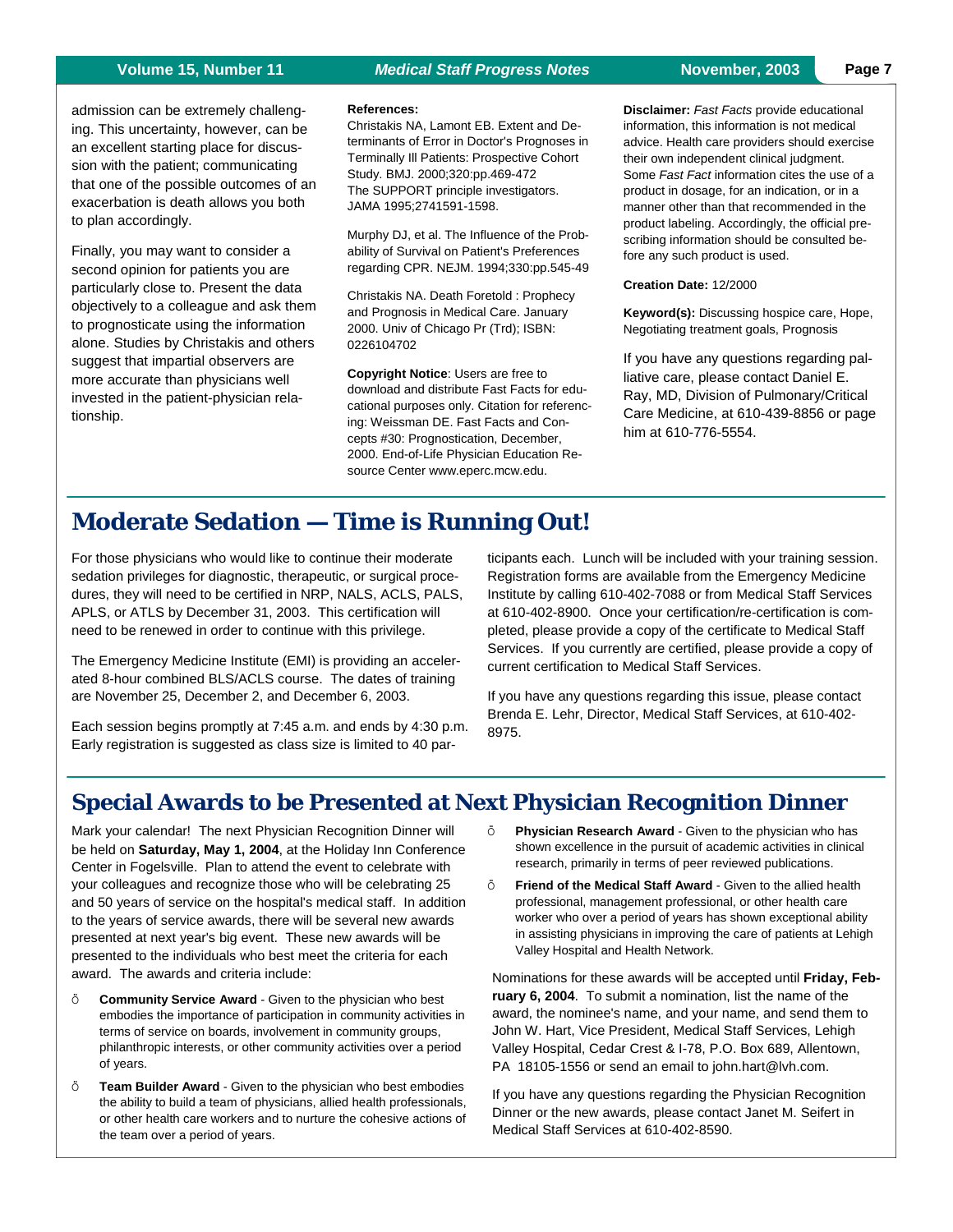# **Congratulations!**

**Robert X. Murphy, Jr., MD**, Division of Plastic Surgery/Hand Surgery, Section of Burn, and Medical Director of LVH-Muhlenberg, was elected Secretary of the Northeastern Society of Plastic Surgeons at its 20<sup>th</sup> Anniversary meeting held October 2-4 in Baltimore, Md.

# **Papers, Publications and Presentations**

 **Joseph V. Episcopio, MD**, Division of General Internal Medicine, had an article -- "Nerve Damage From Coronary Artery Bypass Surgery Can Affect Arm Functioning" -- published in the July/August 2003 issue of Geriatric Times.

 **Geoffrey G. Hallock, MD**, Associate Chief, Division of Plastic Surgery, presented a paper titled "Composite Free Flaps Are Better Than Muscle Alone for Long Term Skull Protection" at the 20<sup>th</sup> Annual Meeting of the Northeastern Society of Plastic Surgeons held in Baltimore, Md. This was a longterm retrospective study of the durability of various free tissue transfers for extensive wounds with exposure of the skull.

 On October 2 and 3, **William F. Iobst, MD**, Internal Medicine Residency Program Director and Vice Chair for Educational Affairs (LVH), Department of Medicine, presented a workshop session on "Connecting Teaching to Learning: Putting Developmental Perspective of Teaching Principles into Practice with a Special Focus on Systems-Based Practice" at the 2003 fall meeting of the Association of Program Directors in Internal Medicine, which was held in Washington, D.C.

 **Jayme D. Lieberman, MD**, General Surgery resident; **Michael D. Pasquale, MD**, Chief, Division of Trauma-Surgical Critical Care; **Mark D. Cipolle, MD, PhD**, Chief, Section of Trauma Research; **P. Mark Li, MD, PhD**, Chief, Division of Neurological Surgery; and **Thomas E. Wasser, PhD**, Research Scientist, Community Health and Health Studies, coauthored the paper, "Use of Admission GCS, Pupil Size, and Pupil Reactivity to Determine Outcome for Trauma Patients,"

which appeared in the September issue of the *Journal of Trauma*.

 **Robert X. Murphy, Jr., MD**, Division of Plastic Surgery/ Hand Surgery, Section of Burn, and Medical Director of LVH-Muhlenberg, attended the 20<sup>th</sup> Anniversary Meeting of the Northeastern Society of Plastic Surgeons held October 2-4, in Baltimore, Md. At the meeting, he participated in the American Society of Plastic Surgeons (ASPS) Workshop with ASPS President James H. Wells, MD. In addition, Dr. Murphy gave a presentation titled "Medical-Legal Issues Facing the Northeastern Plastic Surgeon."

 **Patrick B. Respet, MD**, Division of Orthopedic Surgery, Section of Ortho Trauma, was an invited speaker at the recent Pennsylvania "Trauma Update" held in Harrisburg. This course focused on the latest issues for managing patients with traumatic injuries of the extremity. The title of Dr. Respet's presentation was "Early Clinical Results Using an Elastic Humeral Nail."

 **Patrice M. Weiss, MD**, Residency Program Director and Director of Undergraduate Education, Department of Obstetrics and Gynecology, gave a Grand Rounds presentation at Penn State College of Medicine, Milton S. Hershey Medical Center, titled "Osteoporosis: Bone Strength, Bone Remodeling, and Bone Turnover," as well as a resident lecture titled "Disclosure of Unanticipated Outcomes and Medical Errors," on September 24.

# **News from the Libraries**

### **Recently Acquired Publications**

#### *Library at 17th & Chew*



ö Wynn. Drug Information Handbook for Dentistry. 2003 ö Bonder. Functional Performance in Older Adults. 2001

#### *Library at Cedar Crest & I-78*

- Amdur. Institutional Review Board Member Handbook. 2003
- Hillyer. Blood Banking & Transfusion Medicine. 2003

#### *Library at LVH-Muhlenberg*

- ö Wynn. Drug Information Handbook for Dentistry. 2003
- $\ddot{\circ}$  Staheli. Pediatric Orthopedic Secrets. 2003

If you have any suggestions for new books, please send them to Barbara Iobst in the Library at Cedar Crest & I-78.

### **Ovid Training**

To arrange for instruction in the use of OVID's MEDLINE and its other databases, please contact Barbara Iobst, Director of Library Services, at 610-402-8408.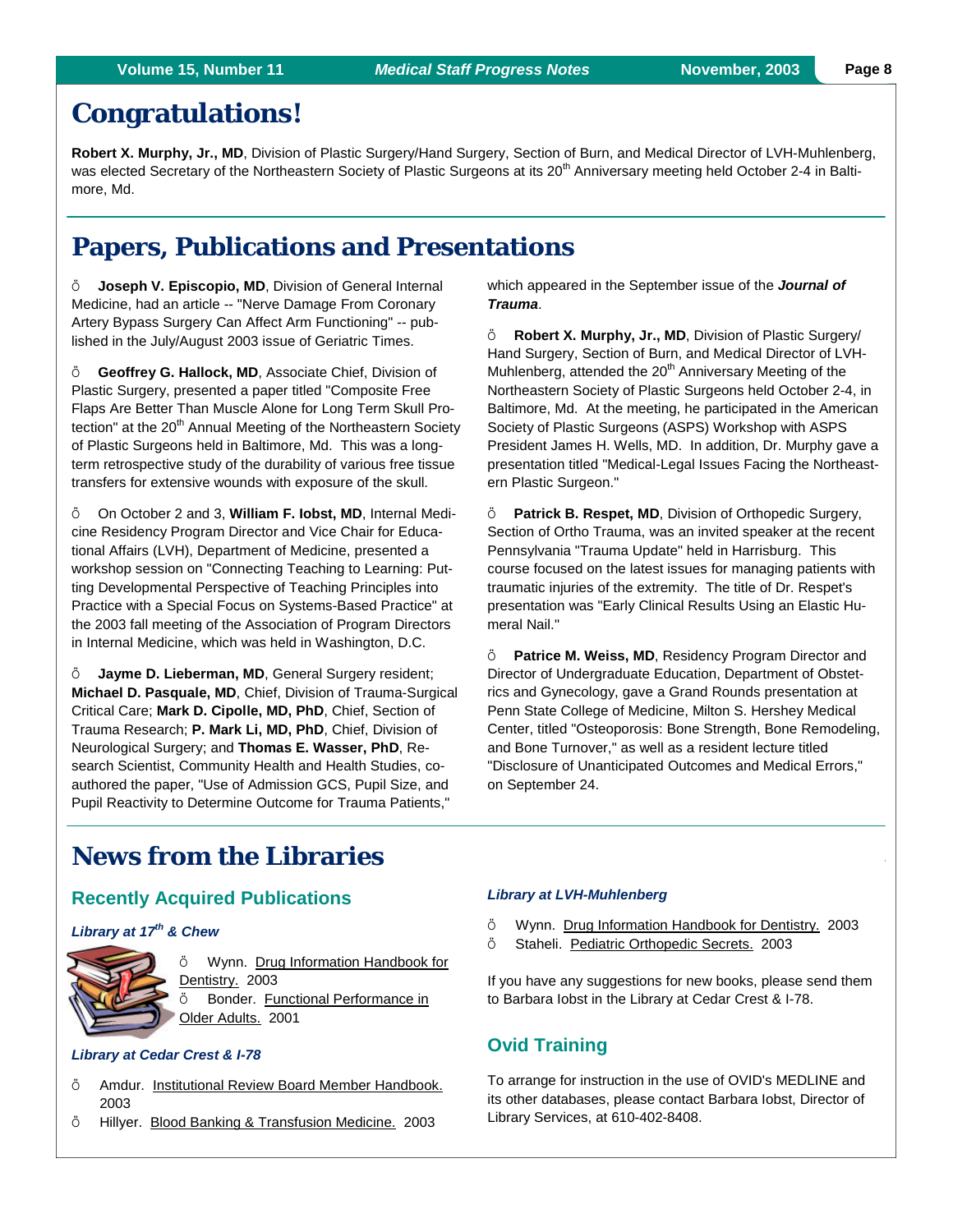# **Upcoming Seminars, Conferences and Meetings**

#### **Computer-Based Training (CBT)**

The Information Services department has computer-based training (CBT) programs available for Lehigh Valley Hospital (LVH) staff. CBT programs replace the instructor-led classes previously held at LVH. A proctor will be in the room with the learner while he/she takes the CBT, but the learner will control the pace and objectives of the learning.

Topics covered by the CBT programs include:

| Access 97     | Windows NT 4   | Word 97  | GUI Email |
|---------------|----------------|----------|-----------|
| PowerPoint 97 | PowerPoint 4.0 | Excel 97 |           |

Computer-based training takes place in **Information Services** (Educational Room) at **1245 S. Cedar Crest Boulevard, First Floor,** and in the **LVH-Muhlenberg I/S training room** (*off the front lobby*). The schedule of upcoming classes is as follows:

#### **2003 CBT sessions for 1245SCC (Educational Room):**

*(All sessions will be held from 8 a.m. to noon)*

November 25 December 23 **(canceled)**

**2003 CBT sessions for LVH-Muhlenberg I/S Training Room:**  *(All sessions will be held from noon to 4 p.m.)*

November 20 December 18 **(canceled)** 

Twelve slots are available for each session. To register for a session in email, go to either the **Forms\_/LVH** or **Forms\_/MHC** bulletin board, (based on your choice of site and training room). The form has all the available information in an easy to choose format, detailing titles, dates, times and locations. Simply do a "Use Form" (a right mouse option) on the **I/S Computer Educ Request** form. Complete the form indicating your desired session selection and mail the form. Shortly thereafter, you will receive a confirmation notice.

If you have any questions, please contact Information Services by calling the Help Desk at 610-402-8303 and press option "1." Tell the representative that you need assistance with I/S education.

### **GLVIPA General Membership Meeting Canceled**

The General Membership meeting of the Greater Lehigh Valley Independent Practice Association scheduled for Monday, December 15, has been CANCELED.

#### **Family Practice Grand Rounds**

Family Practice Grand Rounds are held the first Tuesday of every month from 7 to 8 a.m., in the Educational Conference Room 1, Lehigh Valley Hospital, Cedar Crest & I-78, unless otherwise noted. The topic for November is:

 November 4 - "An Evidence Based Approach to the Management of Acute Low Back Pain"

For more information, please contact Staci Smith in the Department of Family Practice at 610-402-4950.

#### **Medical Grand Rounds**

Medical Grand Rounds are held every Tuesday beginning at noon in the Auditorium of Lehigh Valley Hospital, Cedar Crest & I-78, and via videoconference in the First Floor Conference Room at LVH-Muhlenberg. Topics to be discussed in November include:

- November 4 "The State of Hospital Medicine"
- November 11 "Hormonal Therapy of Breast Cancer— Update"
- November 18 "Pre End-stage Renal Disease—It's Not Just High Creatinine Anymore"
- November 25 "An Update in Gastroenterology"

For more information, please contact Judy Welter in the Department of Medicine at 610-402-5200.

#### **OB/GYN Grand Rounds**

OB/GYN Grand Rounds are held on Fridays from 7 to 8 a.m., in the Auditorium of Lehigh Valley Hospital, Ceadr Crest & I-78, unless otherwise noted. Topics to be discussed in November will include:

- November 7 "Rheumatologic Disorders in Women"
- November 14 "Management of the Breech Fetus"
- November 21 "Alternative Therapies in the Menopause" **Location Change** - Classroom 1, Cedar Crest & I-78
- November 28 No Grand Rounds Happy Thanksgiving

For more information, please contact Teresa Benner in the Department of Obstetrics and Gynecology at 610-402-9515.

#### **Surgical Grand Rounds**

Surgical Grand Rounds are held every Tuesday at 7 a.m., in the Auditorium of Lehigh Valley Hospital, Cedar Crest & I-78, and via videoconference in the First Floor Conference Room at LVH-Muhlenberg. Topics to be discussed in November will include:

- November 4 "Gamma Knife"
- November 11 "Evaluation of the Cervical Spine in the Multi-Injured Patient"
- November 18 "Applied Scar Prevention: Transcyte and Other Treatment Modalities in Burns"
- November 25 "Life After Residency"

For more information, please contact Cathy Glenn in the Department of Surgery at 610-402-7839.

#### **Safety Pearl of the Month**

When providing prescriptions for your patients, especially children, please remind the parents to use a correct measuring device to provide the correct dosage of the medication to their child. A teaspoon from their utensil drawer is not an adequate measuring device.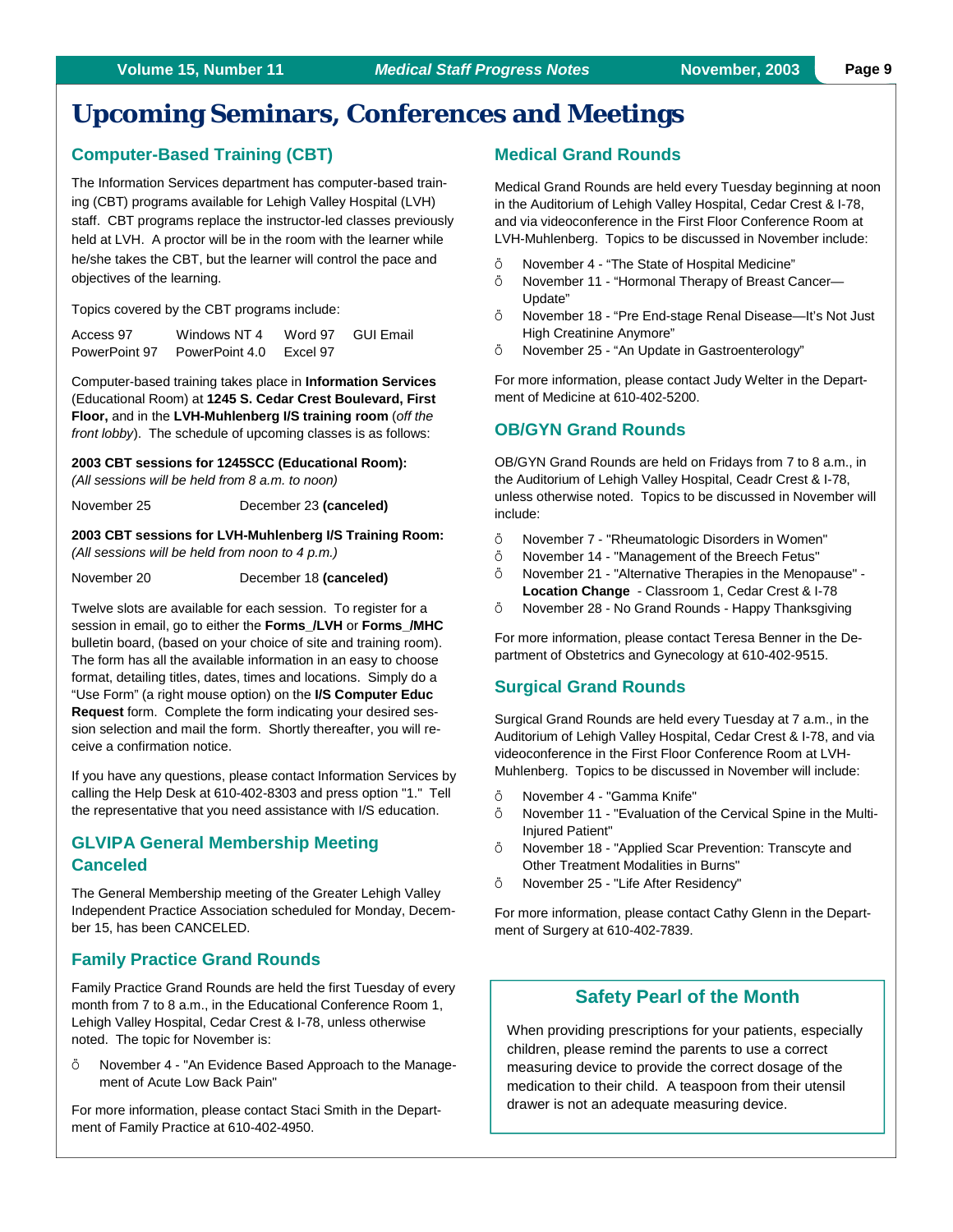#### **Volume 15, Number 11 Medical Staff Progress Notes** November, 2003 Page 10

# **Medical Staff**  *New Appointments*



*This section contains an update of new appointments, address changes, status changes, resignations, etc. Please remember to update your directory and rolodexes with this information.* 

**James J. Daley, MD**  Good Shepherd Physician Group Good Shepherd Rehab Hospital 501 St. John Street Allentown, PA 18103-3296 610-776-3278

Fax: 610-776-3168

Department of Medicine Division of Physical Medicine-Rehabilitation Provisional Active

#### **Jason D. Fragin, DO**



Department of Medicine Lehigh Valley Hospital Cedar Crest & I-78, P.O. Box 689 Allentown, PA 18105-1556 610-405-5200 Fax: 610-402-1675 Department of Medicine

Division of General Internal Medicine Provisional Limited Duty



**Helene B. Leonetti, MD**  Bethlehem Gynecology Associates 190 Brodhead Road, Suite 103 Bethlehem, PA 18017-8617 610-882-3100 Fax: 610-882-9161 Department of Obstetrics

and Gynecology Division of Gynecology Provisional Active



**Karen M. Sciascia, DO**  Bethlehem Gynecology Associates 190 Brodhead Road, Suite 103 Bethlehem, PA 18017-8617 610-882-3100 Fax: 610-882-9161 Department of Obstetrics

and Gynecology Division of Gynecology Provisional Active



**Shawn M. Weigel, DO**  Lehigh Valley Eye Physicians 2663 Schoenersville Road Bethlehem, PA 18017- 7308 610-867-9900

Fax: 610-867-0730

Department of Surgery Division of Ophthalmology Provisional Active



#### **Brian G. Wilson, MD**

Anesticare Anesthesia Services, Inc. 123 W. Germantown Pike, Suite 2 Norristown, PA 19401- 1382 610-278-7456

Fax: 610-278-7457 Department of Anesthesiology Provisional Limited Duty



**Timothy J. Yeager, DO**  LVH Pediatric Inpatient Care Lehigh Valley Hospital Cedar Crest & I-78, P.O. Box 689 Allentown, PA 18105-1556 610-402-7632

Fax: 610-402-7600 Department of Pediatrics Division of General Pediatrics Provisional Active

#### *Practice Changes*

#### **Mitchell E. Cooper, MD**

(No longer with Orthopaedic Associates of Bethlehem, Inc.) Valley Sports & Arthritis Surgeons 798 Hausman Road, Suite 100 Allentown, PA 18104-9116 610-395-5300 Fax: 610-395-5551

#### **MaryAnne Freeman Brndjar, DO**

(No longer with M. Bruce Viechnicki, MD & Associates PC) (Now in Solo Practice) 1941 W. Hamilton Street, Suite 100 Allentown, PA 18104-6470 610-432-4665 Fax: 610-432-8512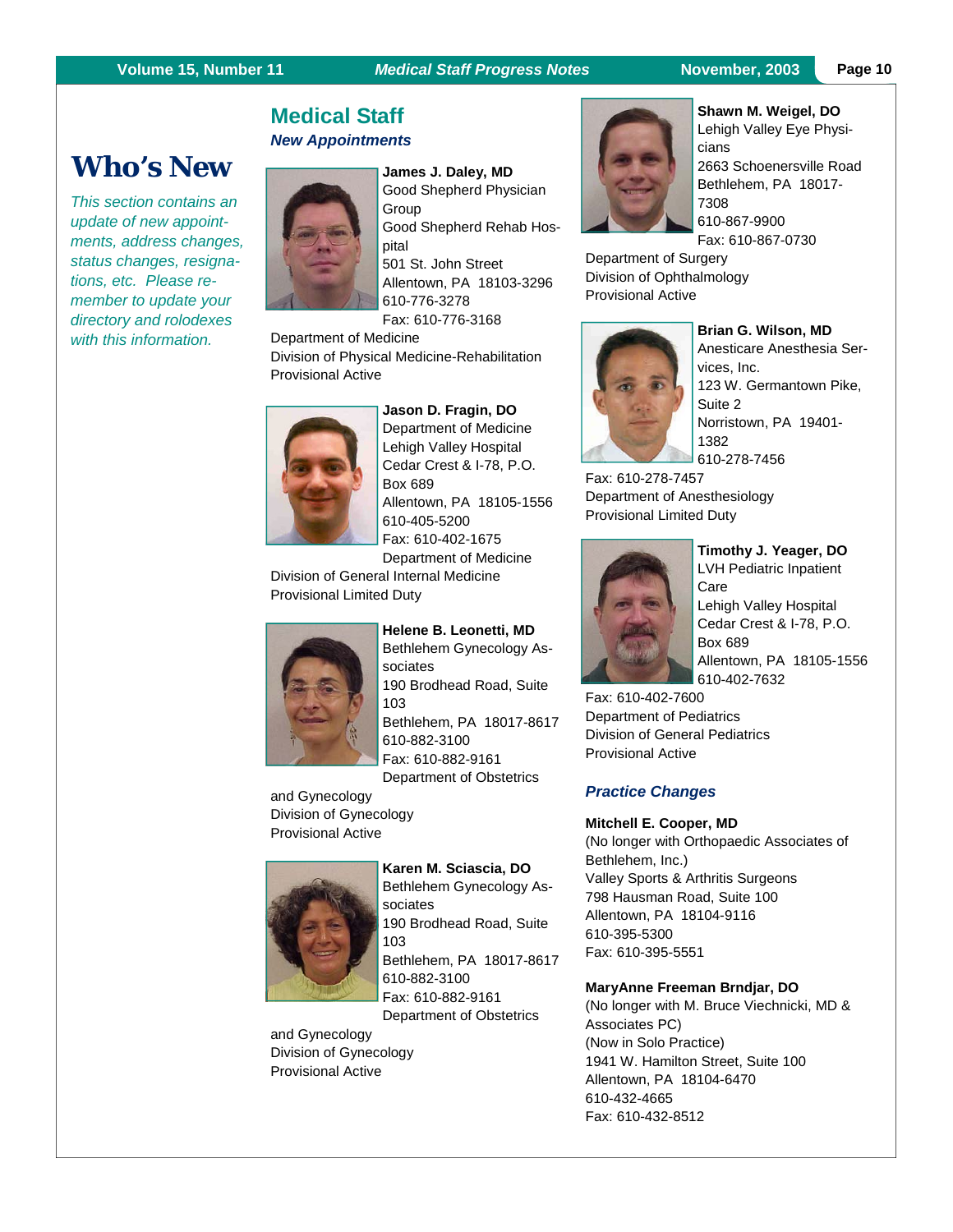(Now in practice with Anthony P. Abdalla, DMD)

**Bradford G. Young, DMD**

1275 S. Cedar Crest Blvd. Allentown, PA 18103-6260

610-439-1363 Fax: 610-439-1892

484-895-3300 Fax: 484-895-3333

484-884-9677 Fax: 484-884-9297

610-966-5549 Fax: 610-967-0204 **Chand Rohatgi, MD**  3735 Nazareth Road Easton, PA 18045-1963

610-252-1999 Fax: 610-252-0573

*Fax Number Correction*  **Creekside Family Health**  Lisa J. Caffrey, DO Michael A. Moclock, MD Fax: (610) 253-3325

*Pager Number Changes* 

Eastern PA Nephrology Associates, PC

**Eric J. Fels, DO** 

610-606-3610

*Address Changes*  **Cindy M. Barter, MD Holly L. Binnig, MD Abby S. Letcher, MD Lou A. Lukas, MD Sarah Nicklin, MD HealthSpring** 2101 Emrick Blvd.

Bethlehem, PA 18020-8000

Lehigh Valley Hospitalist Services 2649 Schoenersville Road, Suite 201

Bethlehem, PA 18017-7326

**A. Wayne Howard, DO** 

**Carol A. Hunter, MD**  Family Doctor, Inc. 1040 Chestnut Street Emmaus, PA 18049-1903

#### **Page 11** *Medical Staff Progress Notes* **<b>November, 2003** Page 11

**Henry L. Schairer, Jr., MD**  Eastern PA Nephrology Associates, PC 610-740-2067

#### *Status Changes*

**Peggy E. Chatham-Showalter, MD**  Department of Psychiatry From: Associate To: Affiliate

**Christopher R. Ferrante, MD**  Department of Surgery Division of Orthopedic Surgery From: Provisional Active To: Affiliate

#### **David D. Marvi, MD**

Department of Psychiatry From: Active To: Honorary

**Carolyn E. Parry, MD**  Department of Radiology-Diagnostic Medical Imaging

Division of Diagnostic Radiology Section of Mammography From: Active To: Honorary

#### **Stanley R. Walker, MD**

Department of Medicine Division of General Internal Medicine/ **Geriatrics** From: Associate To: Active

#### *Six-Month Leave of Absence*

**Sonali Chokshi, MD**  Department of Medicine Division of General Internal Medicine

#### *Resignation*

**Stephen K. Klasko, MD**  Department of Obstetrics and Gynecology Division of Primary Obstetrics and Gynecology

#### *Death*

**Thomas H. Weaber, Jr., MD**  Department of Family Practice Honorary

### **Allied Health Staff**  *New Appointments*

**Joelene Betz, CRT**  Certified Respiratory Therapist (Youngs Medical Equipment - Richard J. Strobel, MD)

#### **Judith J. Canaday, CRNP**

Certified Registered Nurse Practitioner (Bethlehem Gynecology Associates - Helene B. Leonetti, MD)

**Pamela A. Hunt, RRT**  Registered Respiratory Therapist (Youngs Medical Equipment - Richard J. Strobel, MD)

**Aimee R. Kessler, CNM**  Certified Nurse Midwife (Bonnie E.B. Osterwald, MD)

**Mary Lou Shook** 

Anesthesia Technical Assistant (Lehigh Valley Anesthesia Services, PC - Thomas M. McLoughlin, Jr., MD)

**Todd B. Warmkessel**  Anesthesia Technical Assistant (Lehigh Valley Anesthesia Services, PC - Thomas M. McLoughlin, Jr., MD)

#### *Resignations*

**James S. Moser**  Peripheral Intervention Technician (Guidant Corporation)

**Anthony J. Pack, PA-C**  Physician Assistant-Certified (The Heart Care Group, PC)

**Vanessa N. Pagan**  Dental Assistant (Marsha A. Gordon, DDS)

#### **Coding Tip of the Month**

CVA is a generic term that is non-specific, ill-defined, and grouped in the "non-infarction" category. Document whether the patient had a stroke, the manifestation (thrombotic, embolic, or hemorrhagic), but most importantly if there was a cerebral infarction or not. An infarction occurs when ischemia lasts longer than a few minutes resulting in permanent neurological damage.